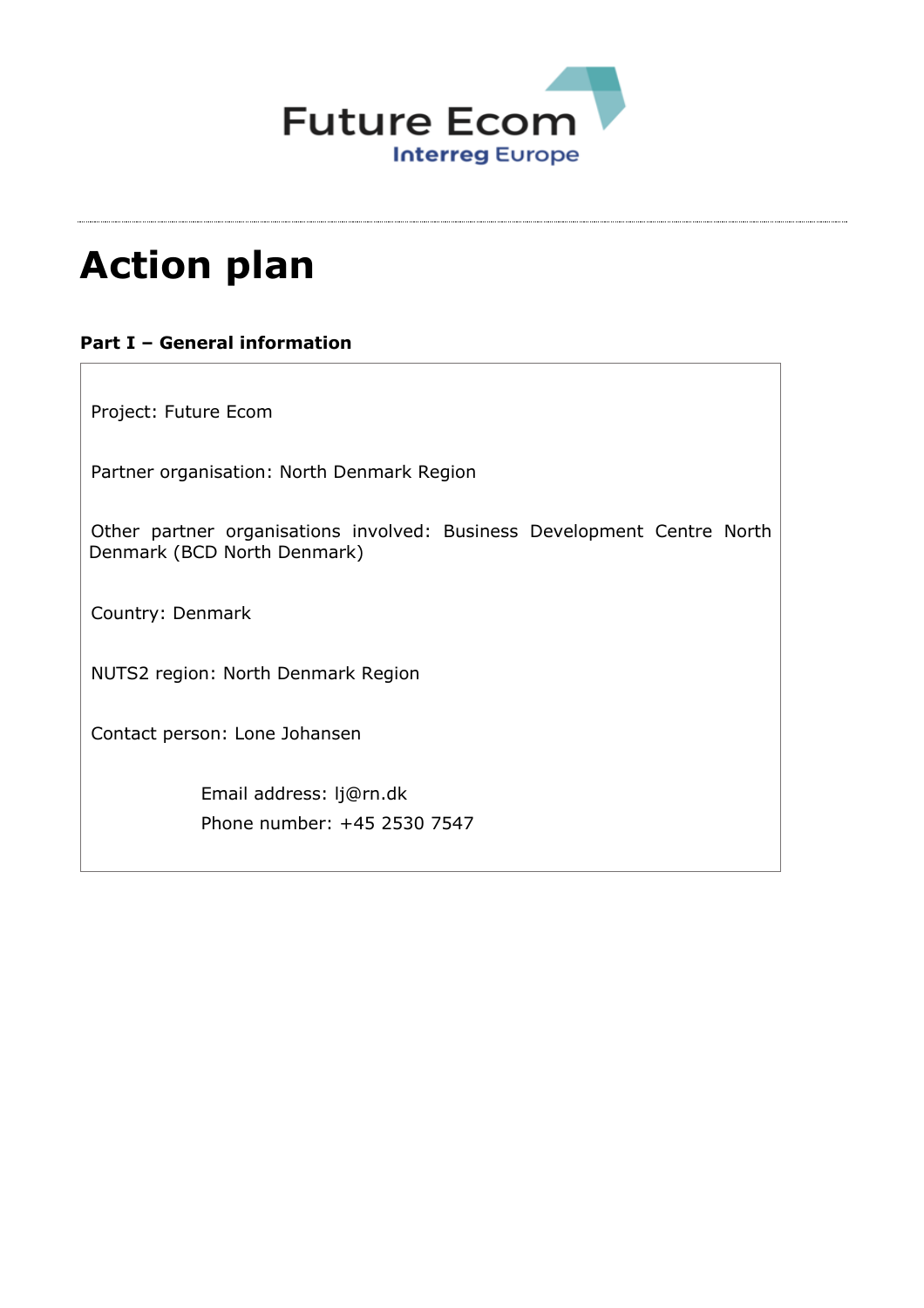## **Part II – Policy context**

The Action Plan aims to impact:

 Investment for Growth and Jobs programme European Territorial Cooperation programme

X Other regional development policy instrument

Name of the policy instrument addressed:

"Regional Growth and Development Strategy" combined with "Business Development in Denmark 2020-2023" submitted by the "Danish Business Development Board" (In Danish "Erhvervsfremme i Danmark 2020-2023" submitted by the "Danmarks Erhvervsfremmebestyrelse".

Since starting 2019 the Business Development in Denmark has been centralized going from a regional approach to a nation-wide approach now governed by the Danish Business Development Board.

Each region provides - relevant for the regional strategy inputs to the nationwide strategy for business development. The responsible for collecting, compiling and providing such regional input to the nation-wide strategy is the BCD North Denmark.

The policy instrument which this program seeks to influence is thus the "Business Development in Denmark 2020-2023" by influence the regional input to the nation-wide strategy.

The regional strategy inputs focus on 6 main driving forces

- 1) Skilled Labour and Social Inclusion
- 2) Entrepreneurship
- 3) Green transition and Circular Economy
- 4) Innovation
- 5) Digitalization and Automation
- 6) Internationalization

The Business driving forces focus on

- 1) "The Smart" (ICT and Digitalization)
- 2) "The Green" (Energi and Green Transformation)
- 3) "The Blue" (Maritime business and fishing)
- 4) "The Attractive" (Turism)

The Danish Business Development Board grants funding - both national funding and EU funding to programs and projects.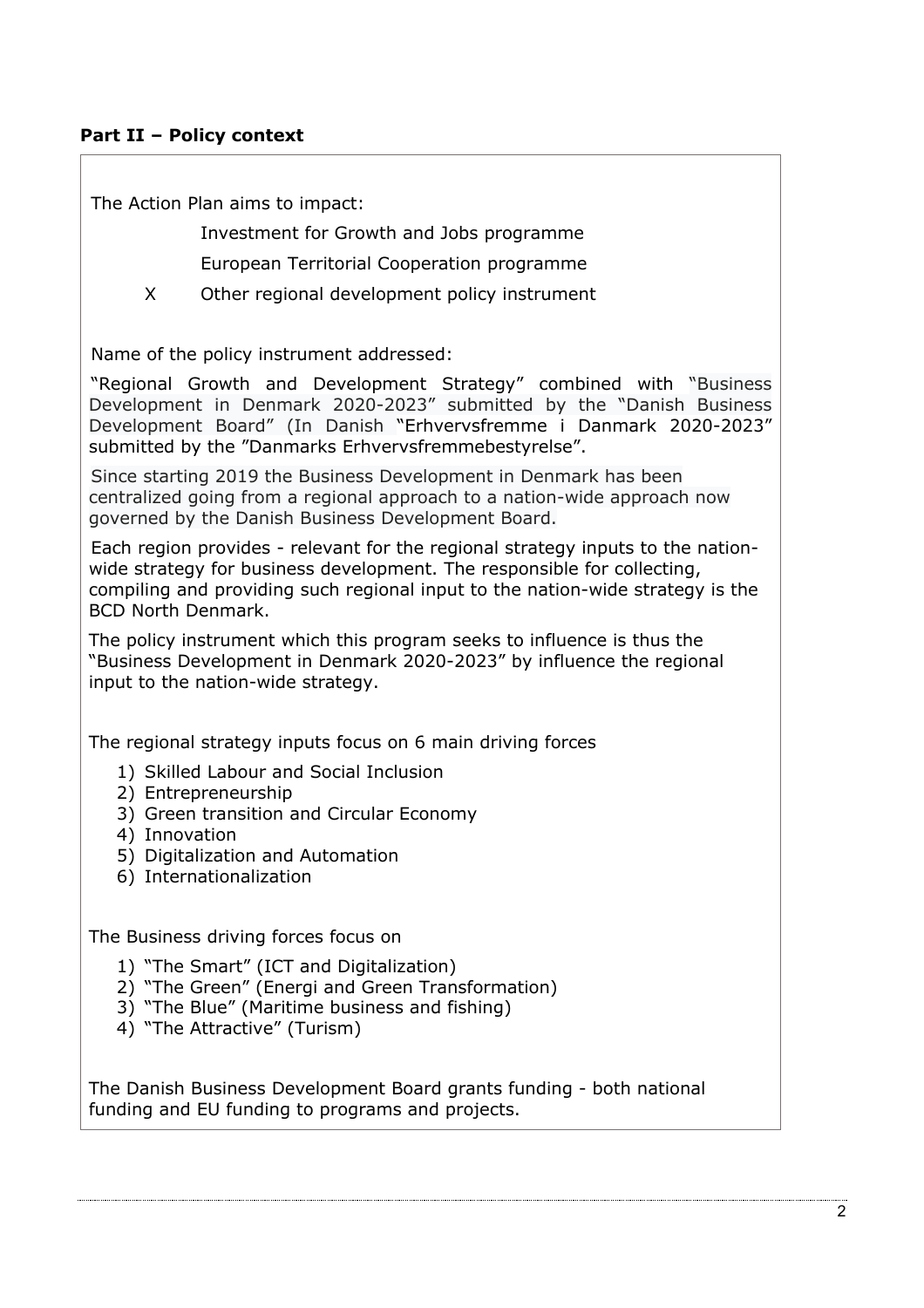The policy influence is done on the Digitalization and Automation strategy and seek to promote and influence competence development for both companies and employees.

The funding used for phase 2 of this project is primarily funding already granted and used in the daily work of BCD North Denmark. The funding comes primarily from EU ERDF and EU ESDF and combined with national funding from the Danish Business Development Board.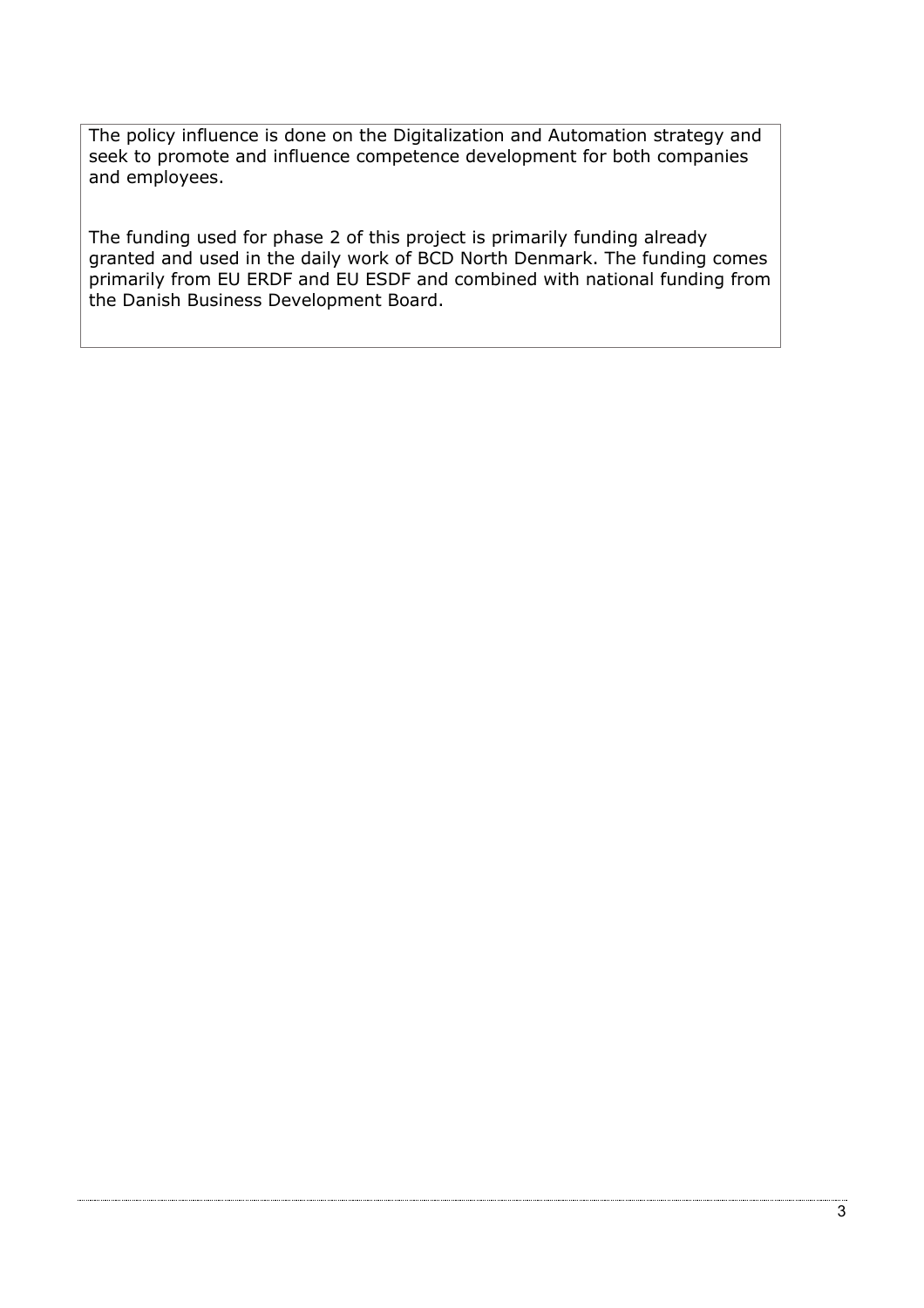#### **Part III – Details of the actions envisaged**

## **ACTION 1: Company Competence Mapping and Development (CCMD)**

**The CCMD will be used throughout the phase 2 of the project for engaging companies in a competence development program. The action will initially do a maturity mapping of companies and then the companies will be segmented and offered differentiated competence development in the digital and e-commerce areas.**

**Relevance to the project:** The action is derived from the good practices:

- "*Industry 4.0 Vouchers to promote SME digital transformation*",
- *"Training Program for transfer mediators to promote innovation*"
- *"E-export via online marketplaces*"
- *"Focus Digital"*

Action 1, 2, 3 and 4 is all based on the experience gained in the Danish Local Support Group and in the inspiration from partner meetings in particular the above-mentioned good practices.

The Danish LSG discussed the challenges facing B2B E-commerce in North Jutland, and in all discussion, it returns that the competences and view for digitalization of the companies or lack thereof are some of the most experienced barriers. The LSG mention a lack of recognition of the potentials of digitization, a lack of strategic outlook at management level, including board level and a lack of motivation to change the business model. We have therefore chosen to focus on these barriers and, through screening and mapping, identify relevant developments that can be realized through co-creation.

From the partner meetings, we are particularly inspired by the "Training program for transfer mediators to promote innovation" as a mediator who can identify the needs and challenges of companies while matching it with potential ways to walk can be seen as a value-adding effort in the light of the Danish barriers. Business Development Center North/Erhvervshus Nordjylland has as its core task in other contexts to act as an independent mediator and to guide the companies in a number of specialized areas.

In its Good Practice "Focus Digital" inspired by its approach, Coventry has structured its path to improve skills and the use of digital technology in SMEs through workshops, among other things. This corrosively indicates that the Danish LSG has highlighted the value of co-creation.

Vouchers are well known in the Danish business promotion system, which is why "*Industry 4.0 Vouchers to promote SME digital transformation*" has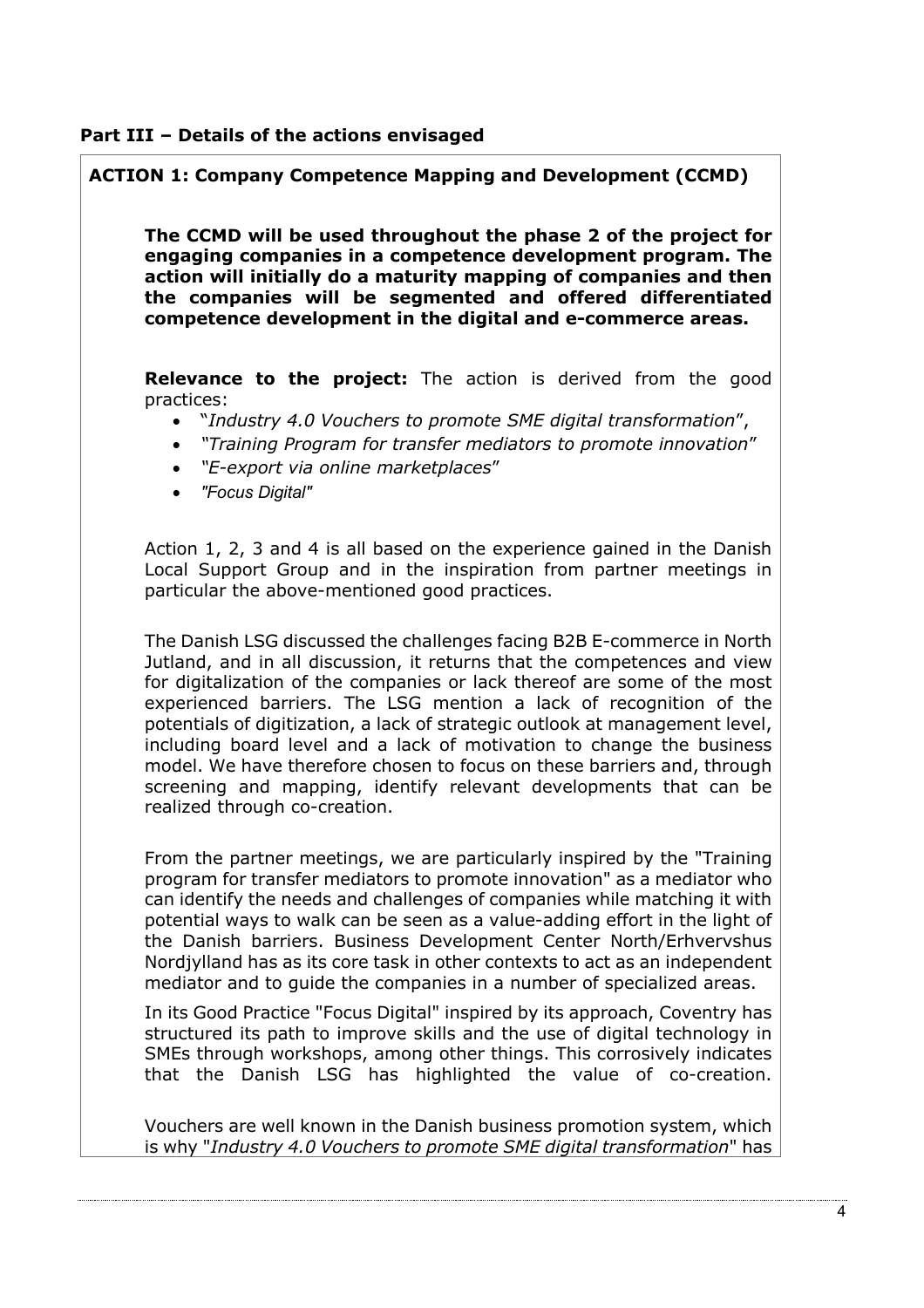naturally inspired. This is both in terms of investment in technology and equipment and in terms of competence development. *"E-export via online* marketplaces" has inspired, among other things,

mapping and methodology.

The 4 practices promote different ways of competence building and innovation building within the digital space. The later practice provides competences in e-commerce space together with a virtual CMS platform easing the way forward for the company's online present.

Succeeding with B2B e-commerce and ongoing digitalisation in companies requires a paradigm shift within each company's mindset, competences and internal processes. Digitizing and automatizing the internal and external processes and interactions of the SME with its customers and suppliers are keys to managing and keeping up with the ongoing competition in the global e-commerce business arena.

**Nature of the action:** In the continuation of the good practices the action will focus on performing a regional maturity mapping of the competences in the companies with respect to digitalization and ecommerce skills. The action with be divided into two parts.

Part one will be the mapping that will be used for segmenting the companies thus been able to approach the companies at their currently maturity level.

Part two will be dedicated offerings for competence development both individual and in segmented workshops with multiple companies.

Findings in phase one of the project indicates the importance for meeting the companies on their maturity level in order to move them forward. The same applies for setting up workshops, if the maturity level of the participating companies varies too much none of companies feel safe and the outcome of the workshop drops drastically.

The target for this action is to get at least 30 companies competence mapped and competence developed.

The workshops are intended to be constructed as networks and based on the co-creation platform principle described in action 3 "*Establishing a CO-Creation Platform (CCP)*"

**Stakeholders involved:** The BDC North Denmark will be involved in both part one and part two of the action. Part two of the action will be done together with other regional and inter-regional players that can provide competence development to companies in the area of digitalization and e-commerce.

The other players are among others Arbejdsmarkedskontoret Midt Nord (Inter-regional partner who also participates in the LSG group).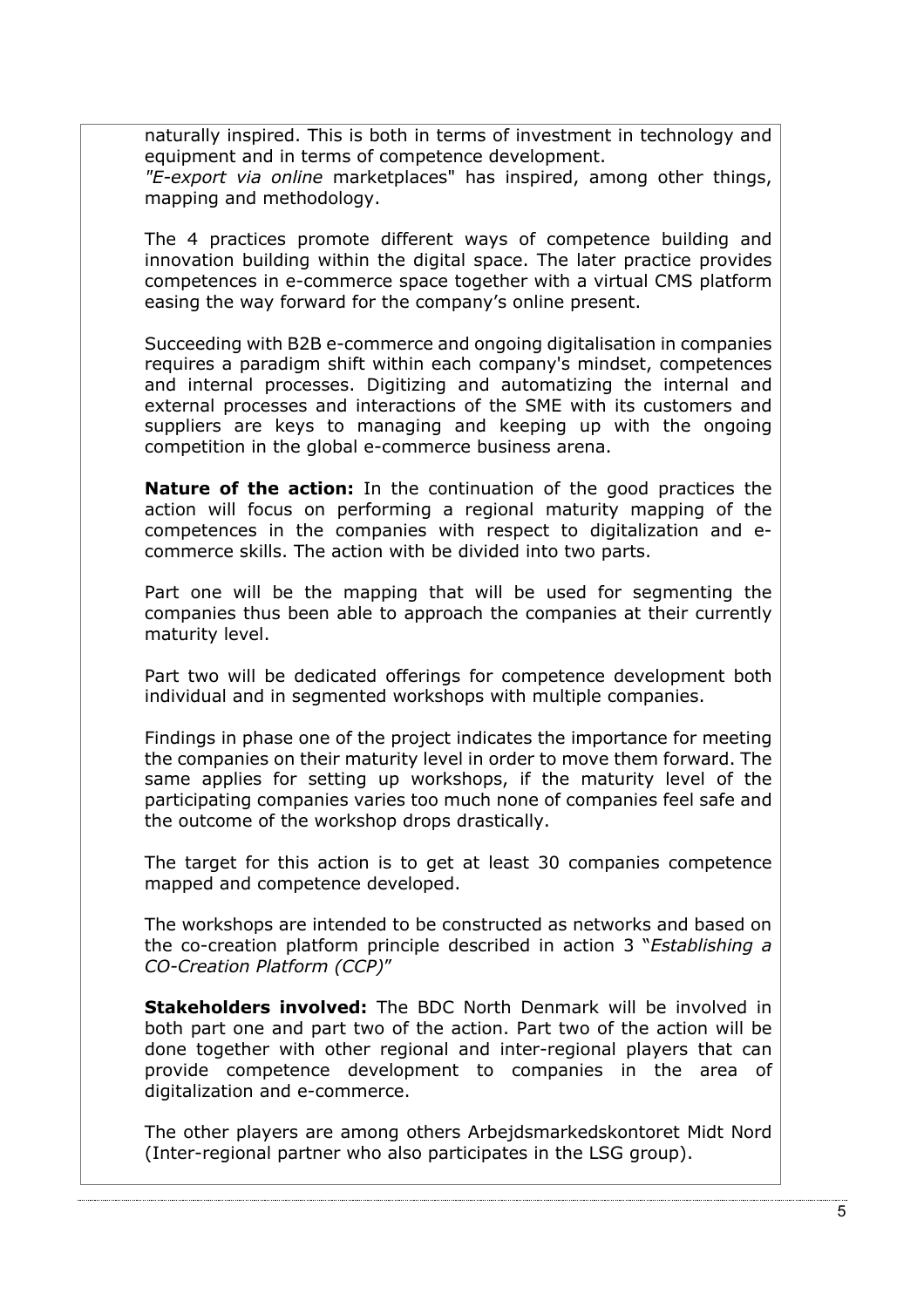**Timeframe:** The action will run throughout phase two.

**Costs:** The operational cost in part one will be carried by the participating players of the action; however, it is deemed to be minimal and mainly related to personal resources. The cost for part two comprising of the individual company competence development and the workshops has not been estimated currently. However, it will incorporated as part of the ongoing business in BDC North Denmark.

**Funding sources:** Funding is covered by existing program such as Vilje til Vækst (funded by the ERDF and the ESDF) and national programs under the among others Arbejdsmarkedskontoret Midt Nord.

#### **ACTION 2:**

**Executives Competence Mapping for "Digital Power of Imagination" (ECM-DPI)** 

**The ECM-DPI will be used throughout the phase 2 of the project for competence mapping of Board of Directors and Executives with respect to "Digital Power of Imagination" for the companies in the Region. The purpose being able to provide competence development to primarily the Board of Directors and Executives (white collar workers, both groups referred to as Management) and secondarily the employees (blue collar workers).**

**Relevance to the project:** The action is derived from the 3 same good practices as action 1 including the LSG inputs.

Action 1 is focusing on the companies whereas action 2 is focusing on the employees and mainly the management. Succeeding with B2B ecommerce and ongoing digitalisation requires a paradigm shift on the Management mindset and competences.

The strategy of a company is (ideally) developed by the Management and it is of vital importance the Management knows and understand the possibilities and the future of digitalization and e-commerce. Both with respect to the product and service development but also with respect to the actual digital development of the company.

In order to make a solid digital strategy the project do believes in the importance of "Digital Power of Imagination". In other words, you need to be able to understand (and imagine) where the digitalization takes you, your company and the World both in the short-term, in the medium-term and particularly in the long-term perspective.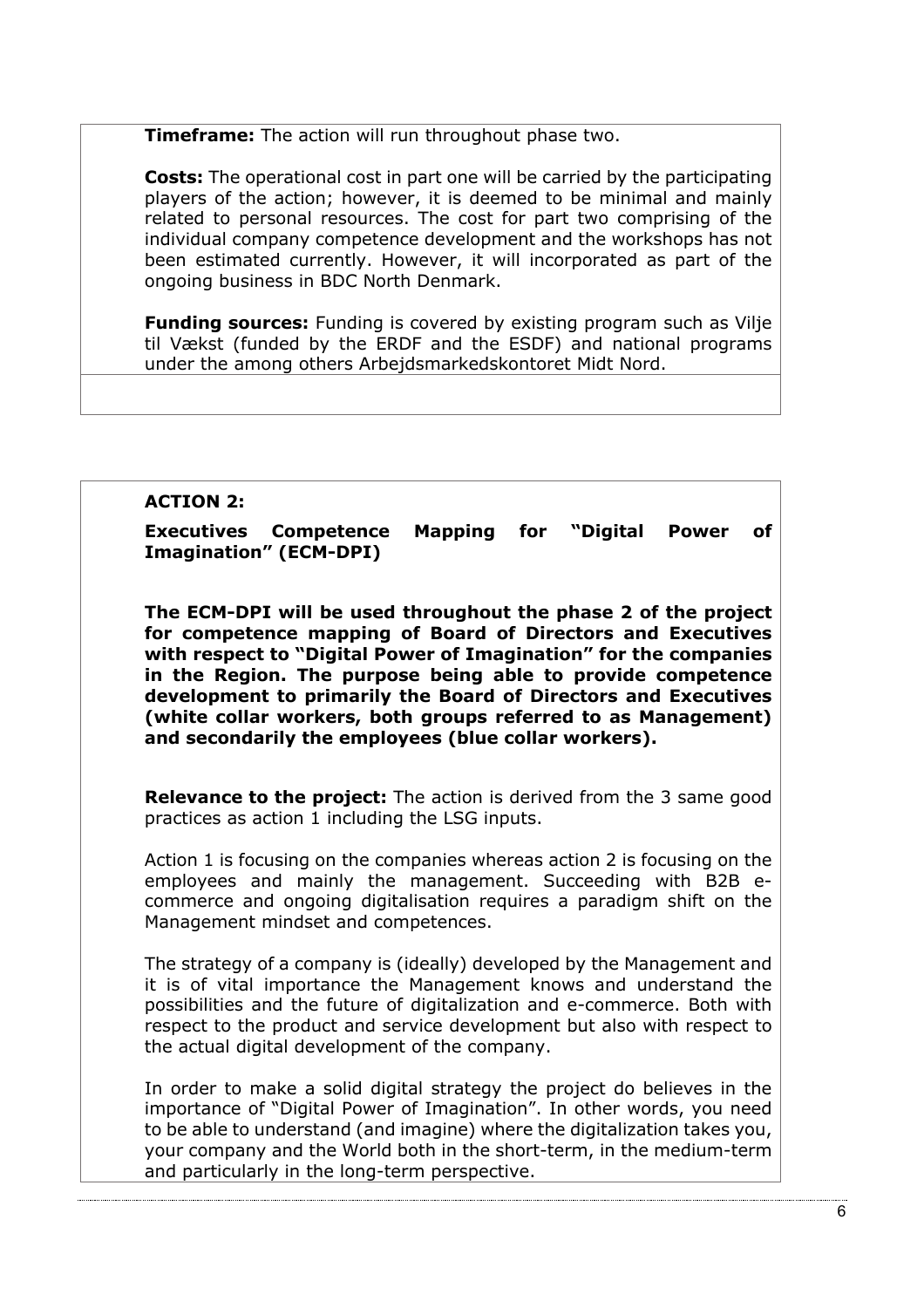**Nature of the action:** In the continuation of the good practices the action will focus on establish a regional maturity mapping of the competences in the companies with respect to "Digital Power of Imagination". The action with be divided into two parts.

Part one will be a maturity mapping of the Management inspired by "Digital Power of Imagination" to be used for segmenting the Management thus been able to approach the Management at their currently maturity level.

Part two will be dedicated offerings for competence development both individual and in segmented workshops with multiple Management.

Findings in phase one of the project indicates the importance for meeting the Management at their maturity level in order to move them forward. The same applies for setting up workshops, if the maturity level of the participating Management varies too much none of Management feel safe and the outcome of the workshop drops drastically.

The target for this action is to get at least 30 Management teams competence mapped and competence developed.

The workshops are intended to be constructed as networks and based on the co-creation platform principle described in action 3 "Establishing a CO-Creation Platform (CCP)"

**Stakeholders involved:** The BDC North Denmark will be involved in the part one action regarding the maturity mapping likely in corporation with some external consultancy expertise.

BDC North Denmark will also be involved in the part two action together with external consultancies and regional and inter-regional players that can provide competence development to companies in the area of "Digital Power of Imagination".

**Timeframe:** The action will run throughout phase two.

**Costs:** The operational cost in part one will be carried by the participating players of the action. The cost for part two comprising of the individual company competence development and the workshops has not been estimated currently, however it will be incorporated as part of the ongoing business in BDC North Denmark.

**Funding sources:** Funding is covered by existing program such as "Vilje til Vækst" (funded by the ERDF and the ESDF) and national programs under the among others Arbejdsmarkedskontoret Midt Nord.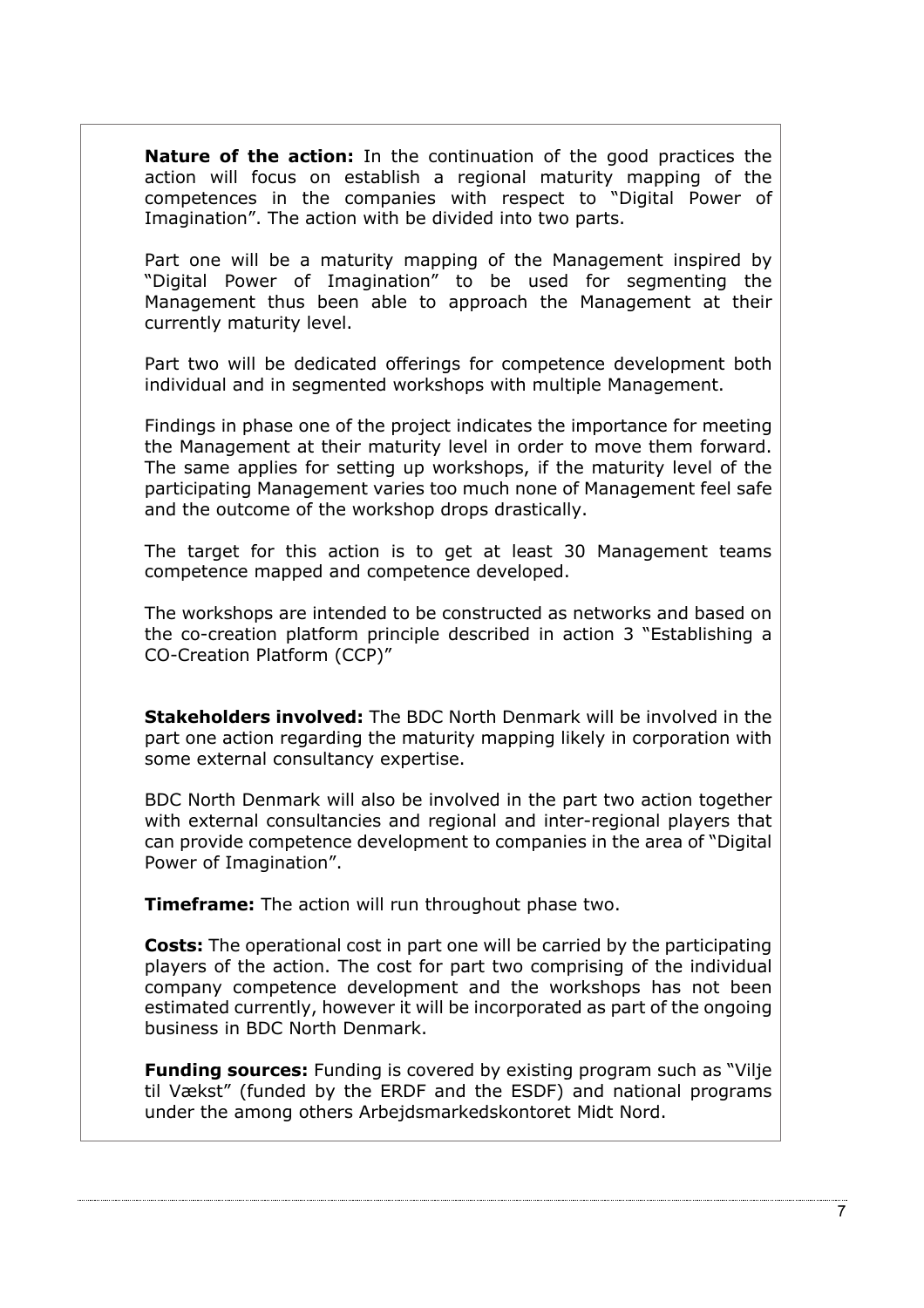## **ACTION 3: Establishing a Co-Creation Platform (CCP)**

**The CCP will be used throughout the phase 2 of the project for engaging companies, leaders and employees in the different activities of the action plans hereunder providing competences in specific areas.**

**Relevance to the project:** The action is derived from the 3 same good practices as action 1 as is supposed to be the foundation of the workshops in action 1 and action 2.

Succeeding with B2B e-commerce requires a paradigm shift within company's mindset and internal processes hereunder competences.

Among others the customers suddenly become virtual and digital. Digitizing and automatizing the internal and external processes and interactions of the SME with its customers and suppliers are considered keys to managing and keeping up with the potential growth in the global e-commerce business.

**Action:** In the continuation of the good practices the action will focus on establish a set of co-creation platforms that will initiate further creative innovation and competence development in the digital and e-commerce business market.

The Co-Creation platforms will be used to perform workshops for action 1 and action 2 and for the ongoing work of the LSG group

Co-Creation means openly and transparently engaging customers and suppliers in the product offering development hereunder sharing data. The co-creation paradigms are "Purpose over Profit" and "Involvement".

It is a facilitating forum and process of jointly value creation by the company's, the customers and the suppliers in the product and service offering development. The value creation will ideally fuel the transformation of the e-commerce eco-system and enable companies to cross the barriers and enter the e-commerce market place. The value creation will also enable company's and suppliers to exceed current customers' expectations and reach new customers.

The co-creation platform and method are thought to be a good alternative to traditional information workshops and individual company consulting which are often used in the business development process.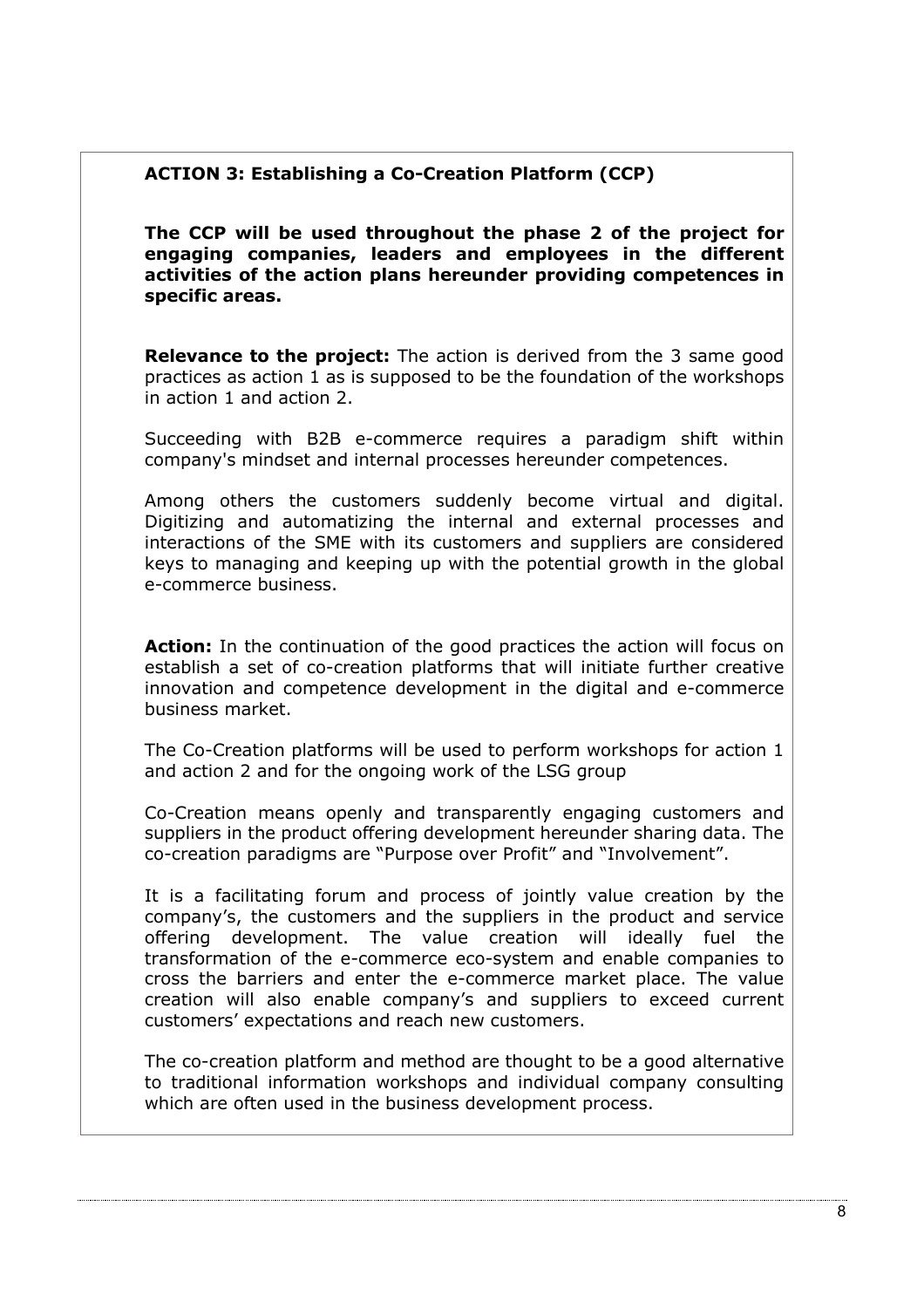The project is with the co-creation platform utilization avoiding yet another "me too coming late" or "more from the same drawer (Danish saying)" project offering.

The barriers identified in the phase 1 of the project in the B2B E-commerce space are among others

- Lack of motivation and lack of strategic view from the management and board
- A genuine wish to keep the personal contact with the customer
- Product complexity is thought as a blocking point for e-commerce
- Way too busy to get involved in an e-commerce business
- Lack of education and competences in the e-commerce space
- Lack of "power of imagination" with respect to the digital world

The barriers or a subset of the barriers will be addressed as initial working areas for the co-creation platforms together with the competence development.

**Stakeholders involved:** The players involved are initially the stakeholders from the Local Support Group (LSG) or a subset of them either in combined or in parallel co-creation platforms with the companies mapped in action 2 and action 2.

| <b>Name</b>              | <b>Organisation</b>               | <b>Representing</b> |
|--------------------------|-----------------------------------|---------------------|
| Per Rasmussen            | Dansk Erhverv                     | Cluster             |
| Sven Vestergaard         | Smartlog                          | Logistic Cluster    |
| Karina Jensen            | AAU                               | University          |
| Pernille<br>Kræmmergaard | Digitaliseringsinstituttet        | Company             |
| Martin Dommerby          | Systemate                         | Company             |
| Jens Erik Pedersen       | $DIH^2$                           | Project             |
| <b>Niels Have</b>        | Logimatic                         | Company             |
| Frank Christensen        | UCN act2learn                     | College             |
| Susanne M. Nielsen       | Arbejdsmarkedskontor<br>Midt Nord | Government          |

The LSG group members are among others: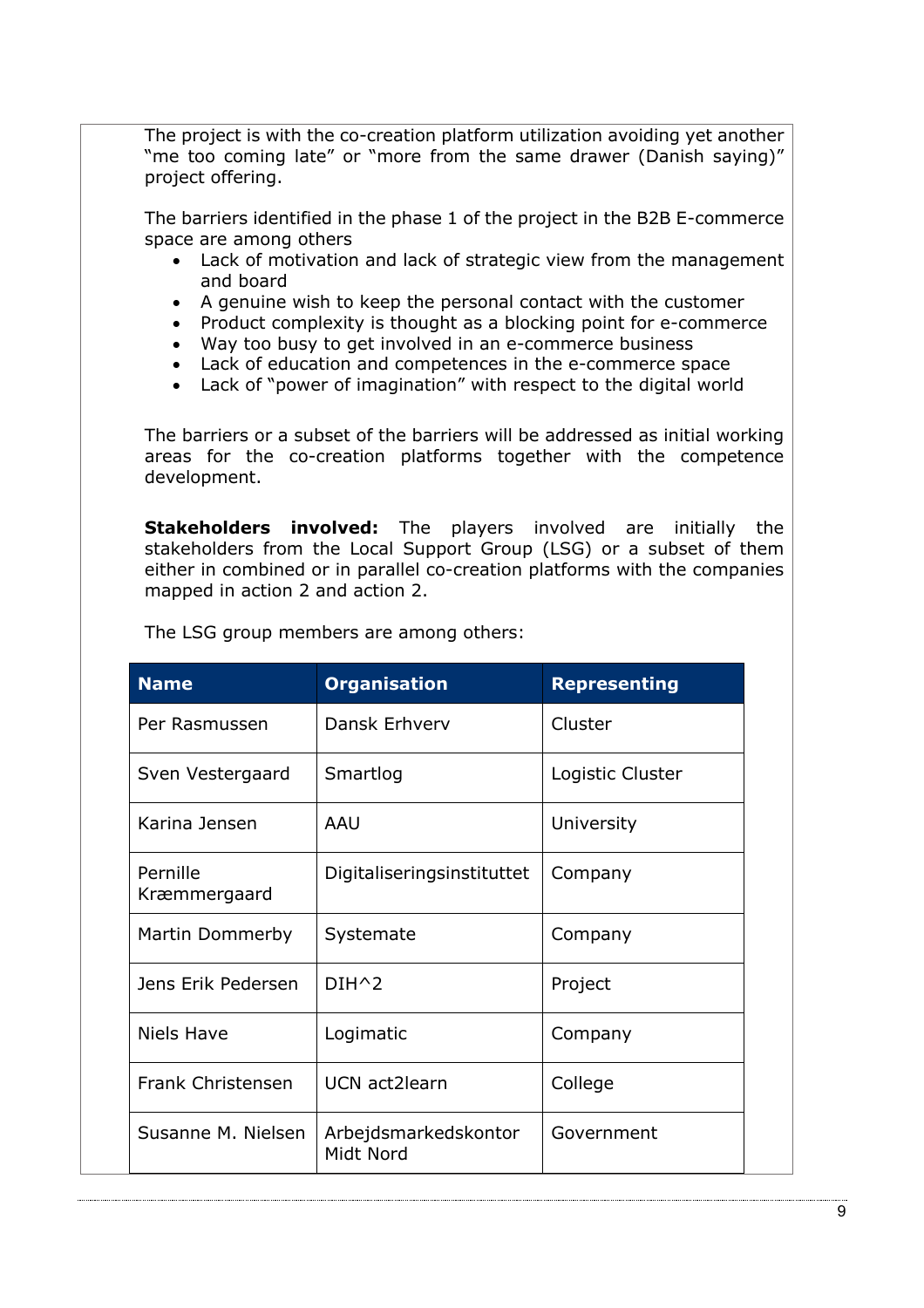| Reimer Ivang                    | Reimer Ivang Holding       | Consultant                            |
|---------------------------------|----------------------------|---------------------------------------|
| Christine Knudsen               | <b>Business Aalborg</b>    | Consultant                            |
| <b>Helle Duus</b>               | <b>Business Aalborg</b>    | <b>Business Consultant</b>            |
| <b>Henrik Marcher</b><br>Larsen | Dansk Industri             | Cluster                               |
| Ole Madsen                      | Erhvervshus<br>Nordjylland | <b>Business</b><br>Development Centre |
| Dan Skovgaard                   | Erhverv<br>Væksthimmerland | Director                              |
| Lone Johansen                   | Region Nordjylland         | North Denmark<br>Region               |
| Morten Lemvigh                  | Region Nordjylland         | North Denmark<br>Region               |

**Timeframe:** The co-creation platforms will start in phase 2 of the project. The duration of the co-creation platforms is expected to reach beyond the phase 2 and ideally it will institutionalise itself and develop a "life of its own" going forward.

**Costs:** The cost will be carried by the participating players of the action; however, it is deemed to be minimal and mainly related to personal resources

**Funding sources:** Additional funding is not deemed necessary directly for establishing and running the co-creation platform.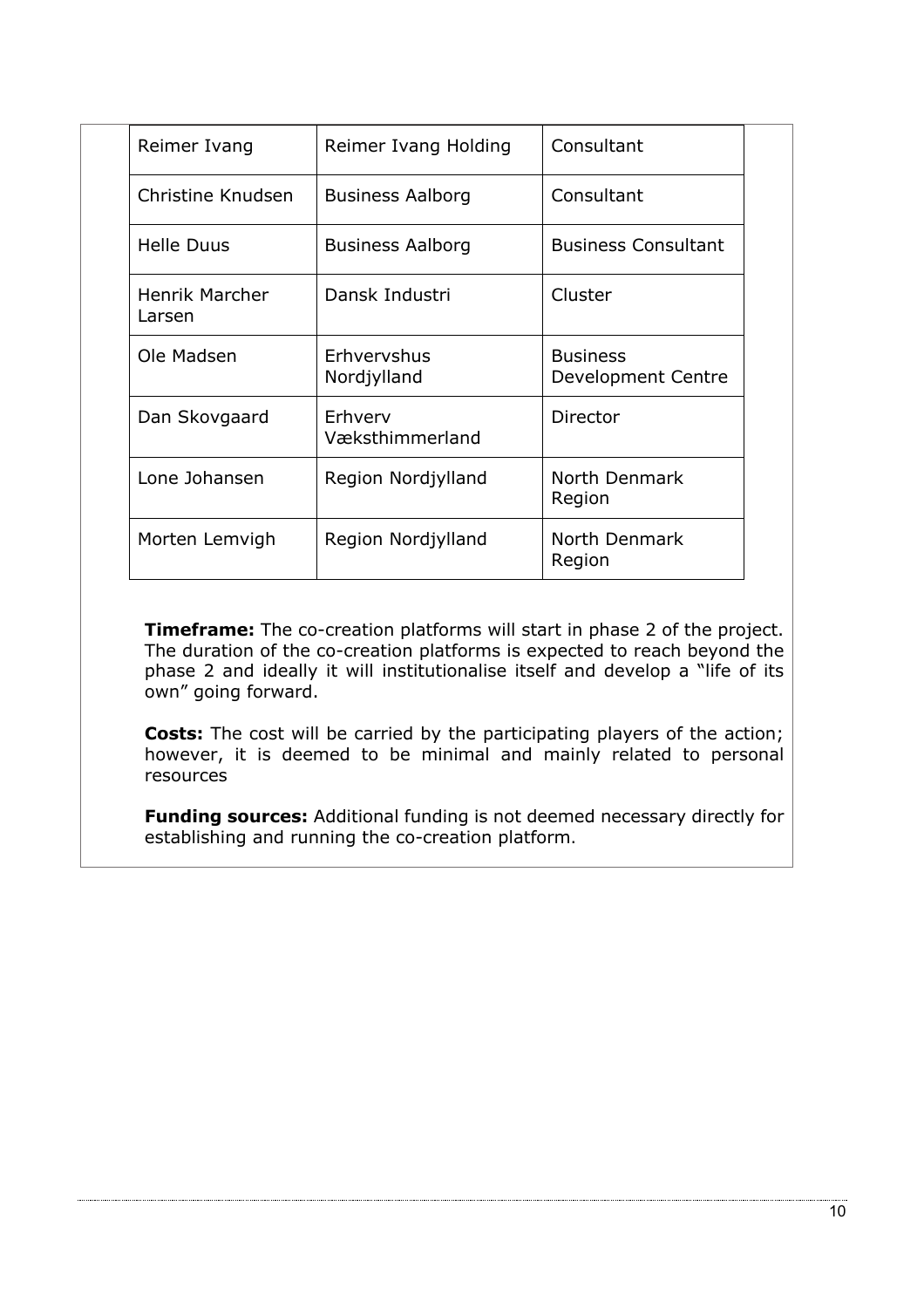| <b>Overview of the actions combined:</b>                                      |                                                                                                                  |                                                |  |  |  |
|-------------------------------------------------------------------------------|------------------------------------------------------------------------------------------------------------------|------------------------------------------------|--|--|--|
| Action 1<br>Company<br><b>Competence Mapping</b><br>and Development<br>(CCMD) | Action 2<br><b>Executives</b><br><b>Competence Mapping</b><br>for "Digital Power of<br>Imagination"<br>(ECM-DPI) | Action 3<br><b>LSG Group</b>                   |  |  |  |
| <b>Action 3</b><br><b>Co-Creation Platform</b><br><b>CCP</b>                  | <b>Action 3</b><br><b>Co-Creation Platform</b><br><b>CCP</b>                                                     | Action 3<br>Co-Creation Platform<br><b>CCP</b> |  |  |  |

**ACTION 4: FremKom 4 analysis with STEM focus (FremKom)**

**FremKom is in Danish a contraction of "Fremtidens kompetencebehov" in English "Labour and competence needs of the future". STEM is a contraction of Science, technology, engineering & mathematics. In phase 2 we will make a gapanalyse of the labour and competence needs of the future 5 years forward in order to secure a qualified labour which support B2B ecommerce.**

**Relevance to the project:** The action is derived from the 4 same good practices as action 1. From the Future Ecom project both partnermeetings and stakeholder meetings we know that the lack of digital and technological competences in the SME´s in North Denmark Region is a barrier to succeed with B2B e-commerce. For example it is a problem that many companies have outsourced their IT competences the last 5-10 years and because of that they have problems seeing the potential in the new digital and technological possibilities of development which are necessary to succeed with B2B e-commerce. Most companies don´t have digital and technological strategies for developing their companies.

The basis digital and technological competences for both leaders and employees needs to be increased but to what exactly? We need knowledge about the future competence needs and we will get more knowledge about that through a Fremkom 4 analysis with a focus at STEM competences. In order to analyse the need of STEM competences we will use the knowledge from the Future Ecom project.

**Action:** The strategy of North Denmark Region "North Denmark of opportunities" focuses at: